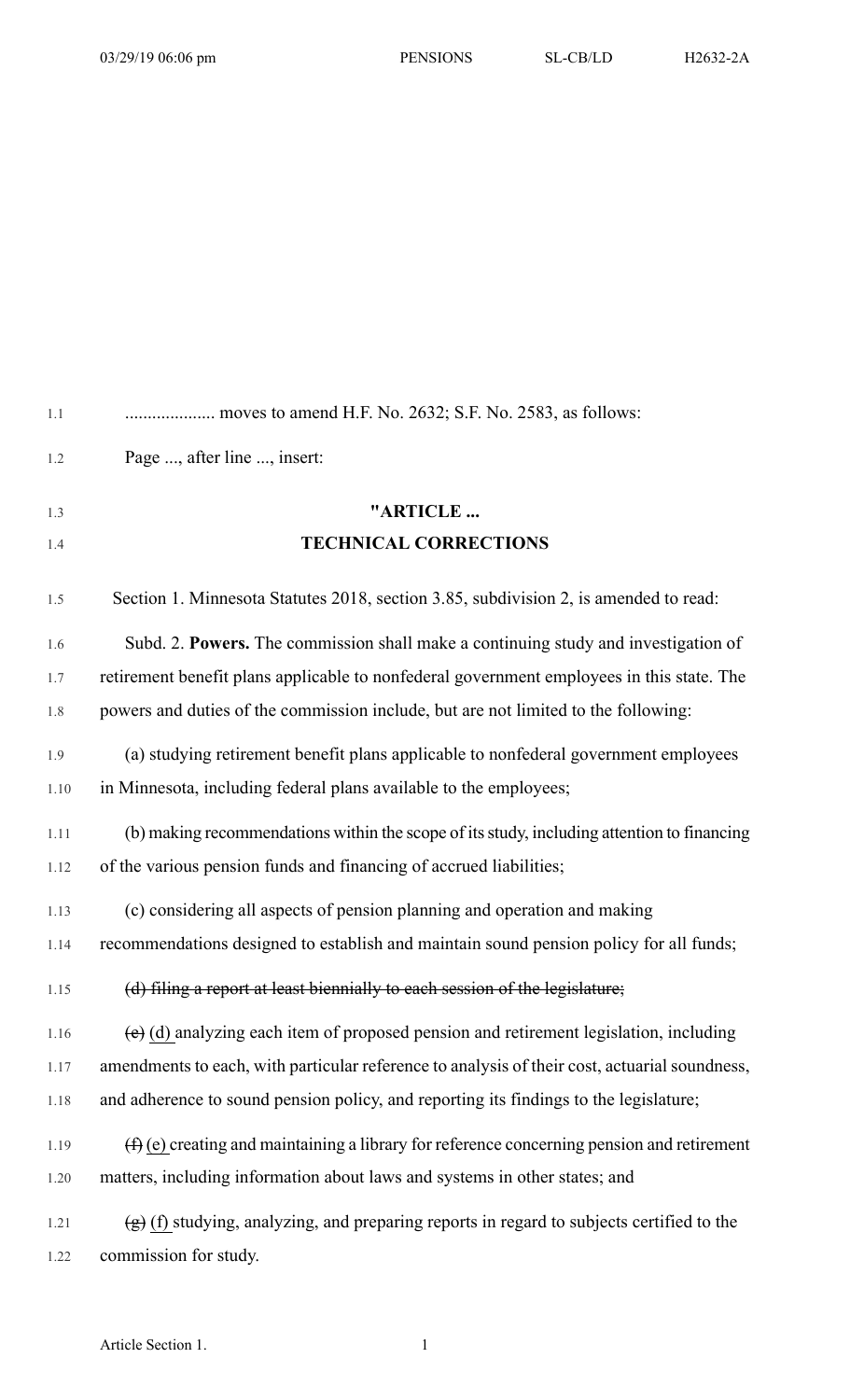2.1 Sec. 2. Minnesota Statutes 2018, section 69.031, subdivision 5, is amended to read:

2.2 Subd. 5. **Deposit of state aid.** (a) If the municipality or the independent nonprofit 2.3 firefighting corporation is covered by the voluntary statewide lump-sum volunteer firefighter 2.4 retirement plan under chapter 353G, the executive director shall credit the fire state aid 2.5 against future municipal contribution requirements under section 353G.08 and shall notify 2.6 the municipality or independent nonprofit firefighting corporation of the fire state aid so 2.7 credited at least annually. If the municipality or the independent nonprofit firefighting 2.8 corporation is not covered by the voluntary statewide lump-sum volunteer firefighter 2.9 retirement plan, the municipal treasurer shall, within 30 days after receipt, transmit the fire 2.10 state aid to the treasurer of the duly incorporated firefighters' relief association if there is 2.11 one organized and the association has filed a financial report with the municipality. If the 2.12 relief association has not filed a financial report with the municipality, the municipal treasurer 2.13 shall delay transmission of the fire state aid to the relief association until the complete 2.14 financial report is filed. If the municipality or independent nonprofit firefighting corporation 2.15 is not covered by the voluntary statewide lump-sum volunteer firefighter retirement plan, 2.16 if there is no relief association organized, or if the association has dissolved or has been 2.17 removed as trustees of state aid, then the treasurer of the municipality shall deposit the 2.18 money in the municipal treasury and the money may be disbursed only for the purposes and 2.19 in the manner set forth in section 424A.08 or for the payment of the employer contribution 2.20 requirement with respect to firefighters covered by the public employees police and fire 2.21 retirement plan under section 353.65, subdivision 3.

2.22 (b) For a municipality in which police retirement coverage is provided by the public 2.23 employees police and fire fund and all peace officers are members of the fund, including 2.24 municipalities covered by section 353.665, the total state aid must be applied toward the 2.25 municipality's employer contribution to the public employees police and fire fund under 2.26 sections 353.65, subdivision 3, and 353.665, subdivision subdivisions 8 and 8a.

2.27 (c) The county treasurer, upon receipt of the police state aid for the county, shall apply 2.28 the total state aid toward the county's employer contribution to the public employees police 2.29 and fire fund under section 353.65, subdivision 3.

2.30 (d) The designated Metropolitan Airports Commission official, upon receipt of the police 2.31 state aid for the Metropolitan Airports Commission, shall apply the total police state aid 2.32 toward the commission's employer contribution for police officers to the public employees 2.33 police and fire plan under section 353.65, subdivision 3.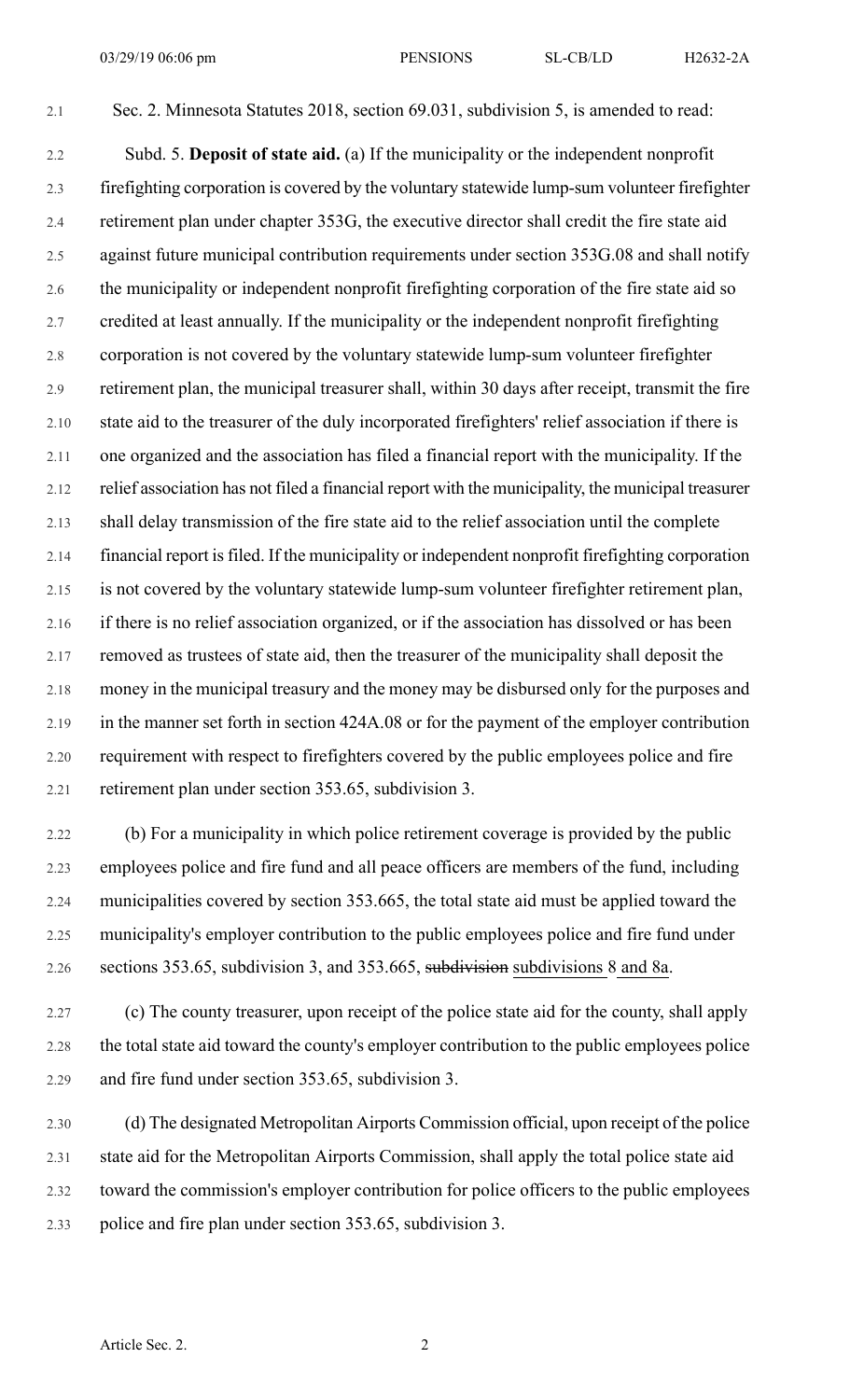3.1 (e) The police state aid apportioned to the Departments of Public Safety and Natural 3.2 Resources under section 69.021, subdivision 7a, is appropriated to the commissioner of 3.3 management and budget for transfer to the funds and accounts from which the salaries of 3.4 peace officers certified under section 69.011, subdivision 2b, are paid. The commissioner 3.5 of revenue shall certify to the commissioners of public safety, natural resources, and 3.6 management and budget the amounts to be transferred from the appropriation for police 3.7 state aid. The commissioners of public safety and natural resources shall certify to the 3.8 commissioner of management and budget the amounts to be credited to each of the funds 3.9 and accounts from which the peace officers employed by their respective departments are 3.10 paid. Each commissioner shall allocate the police state aid first for employer contributions 3.11 for employees funded from the general fund and then for employer contributions for 3.12 employees funded from other funds. For peace officers whose salaries are paid from the 3.13 general fund, the amounts transferred from the appropriation for police state aid must be 3.14 canceled to the general fund.

3.15 Sec. 3. Minnesota Statutes 2018, section 69.051, subdivision 3, is amended to read:

3.16 Subd. 3. **Report by certain municipalities; exceptions.** (a) The chief administrative 3.17 officer of each municipality which has an organized fire department but which does not 3.18 have a firefighters' relief association governed by sections 424A.091 to 424A.095 or Laws 3.19 2014, chapter 275, article 2, section 23, and which is not exempted under paragraph (b) or 3.20 (c) shall annually prepare a detailed financial report of the receipts and disbursements by 3.21 the municipality for fire protection service during the preceding calendar year on a form 3.22 prescribed by the state auditor. The financial report must contain any information which 3.23 the state auditor deems necessary to disclose the sources of receipts and the purpose of 3.24 disbursements for fire protection service. The financial report must be signed by the municipal 3.25 clerk or clerk-treasurer of the municipality. The financial report must be filed by the 3.26 municipal clerk or clerk-treasurer with the state auditor on or before July 1 annually. The 3.27 municipality does not qualify initially to receive, and is not entitled subsequently to retain, 3.28 state aid under this chapter if the financial reporting requirement or the applicable 3.29 requirements of this chapter or any other statute or special law have not been complied with 3.30 or are not fulfilled.

3.31 (b) Each municipality that has an organized fire department and provides retirement 3.32 coverage to its firefighters through the voluntary statewide lump-sum volunteer firefighter 3.33 retirement plan under chapter 353G qualifiesto have fire state aid transmitted to and retained 3.34 in the statewide lump-sum volunteer firefighter retirement fund without filing a detailed 3.35 financial report if the executive director of the Public Employees Retirement Association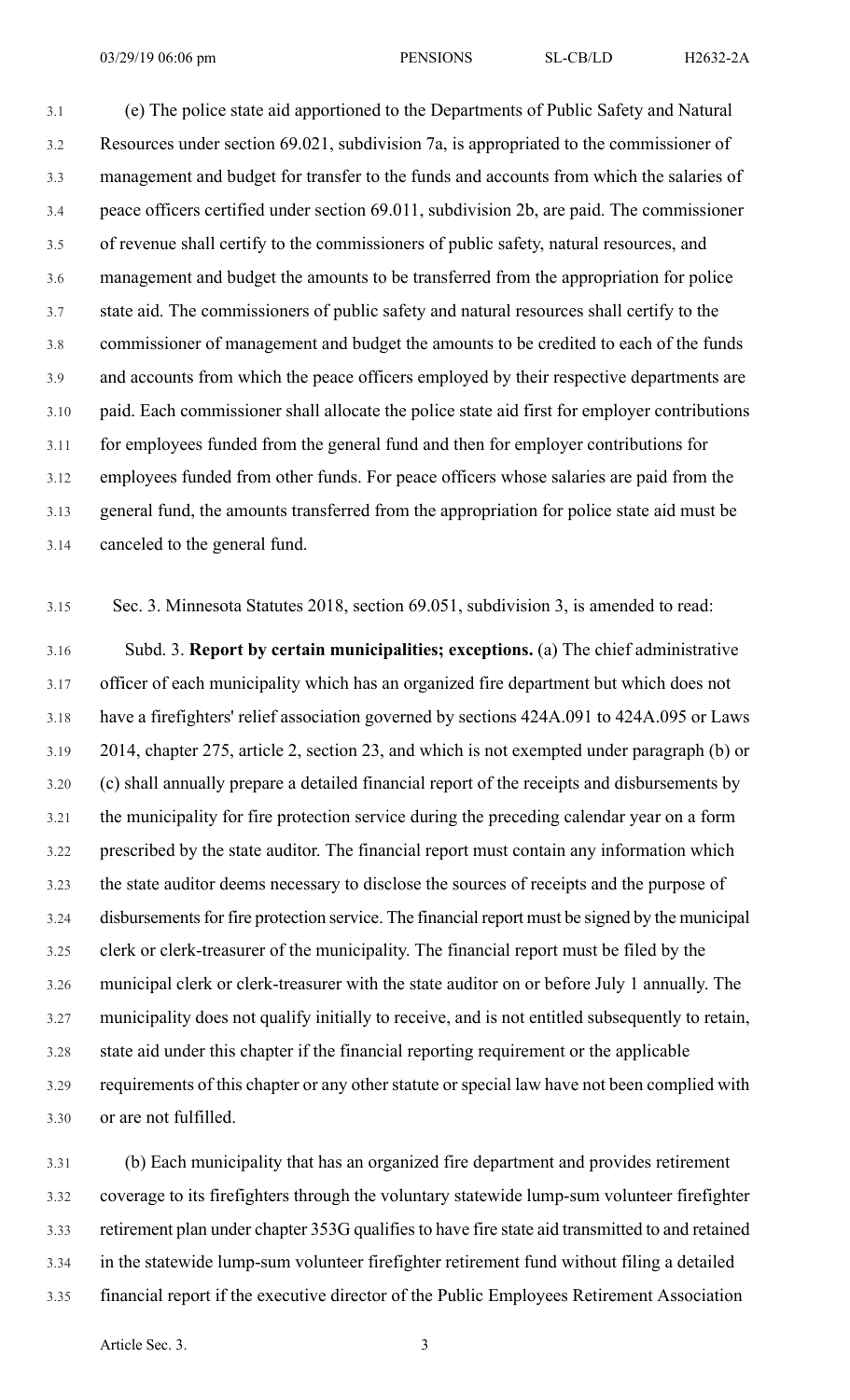4.1 certifies compliance by the municipality with the requirements of sections 353G.04 and

4.2 353G.08, paragraph (e), and certifies conformity compliance by the applicable fire chief

4.3 with the requirements of section 353G.07.

4.4 (c) Each municipality qualifies to receive fire state aid under this chapter without filing 4.5 a financial report under paragraph (a) if the municipality:

4.6 (1) has an organized fire department;

4.7 (2) does not have a volunteer firefighters relief association directly associated with its 4.8 fire department;

4.9 (3) does not participate in the statewide lump-sum volunteer firefighter retirement plan 4.10 under chapter 353G;

4.11 (4) provides retirement coverage to its firefighters through the public employees police 4.12 and fire retirement plan under sections 353.63 to 353.68; and

4.13 (5) is certified by the executive director of the Public Employees Retirement Association 4.14 to the state auditor to have had an employer contribution under section 353.65, subdivision 4.15 3, for its firefighters for the immediately prior calendar year equal to or greater than its fire 4.16 state aid for the immediately prior calendar year.

4.17 Sec. 4. Minnesota Statutes 2018, section 352.22, is amended by adding a subdivision to 4.18 read:

4.19 Subd. 3b. **Segmented annuity.** (a) If a person otherwise entitled to an annuity has more 4.20 than one period of uninterrupted service, the person is entitled to augmentation under 4.21 subdivision 3a for each period of uninterrupted service. "Uninterrupted service" for the

4.22 purpose of thissubdivision means periods of covered employment during which the employee

4.23 has not been separated from state service for more than two years. The formula percentages

4.24 used for each period of uninterrupted service must be those applicable to a new employee.

4.25 The mortality and investment rate of return assumptions used to compute the annuity must

4.26 be those in effect when the employee files an application for annuity.

4.27 (b) If a person repays a refund, the service restored by the repayment must be considered 4.28 continuous with the next period of service for which the employee has credit with this 4.29 system.

4.30 (c) The requirements and provisions for retirement before normal retirement age in 4.31 sections 352.115, subdivision 1, and 352.116 also apply to an employee fulfilling the 4.32 requirements with a combination of service as provided in this subdivision.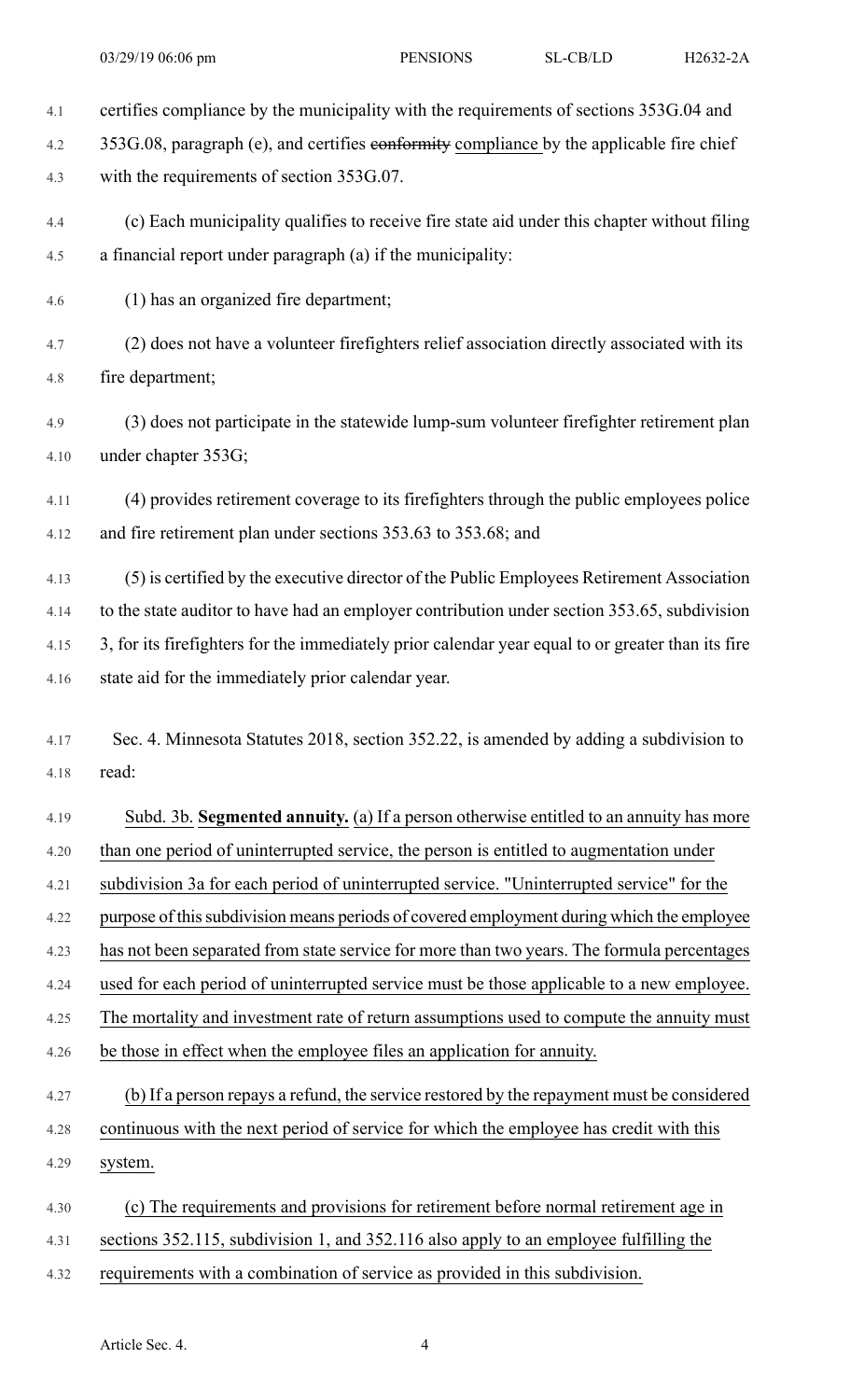5.1 (d) This subdivision does not reduce the annuity otherwise payable under this chapter. 5.2 Sec. 5. Minnesota Statutes 2018, section 352.22, is amended by adding a subdivision to 5.3 read: 5.4 Subd. 3c. **Adjustment for certain deferred annuities.** The retirement annuity or 5.5 disability benefit of, or the survivor benefit payable on behalf of, a former state employee 5.6 who terminated service before July 1, 1997, which is not first payable until after June 30, 5.7 1997, must be increased on an actuarial equivalent basis to reflect the change in the 5.8 postretirement interest rate actuarial assumption under Laws 1997, chapter 233, section 58, 5.9 from five percent to six percent under a calculation procedure and the tables adopted by the 5.10 board and approved by the actuary retained under section 356.214. 5.11 Sec. 6. Minnesota Statutes 2018, section 352D.04, subdivision 2, is amended to read: 5.12 Subd. 2. **Contribution rates.** (a) The money used to purchase shares under this section 5.13 is the employee and employer contributions provided in this subdivision. 5.14 (b) The employee contribution is an amount equal to the percent of salary specified in 5.15 section 352.04, subdivision  $2$ , or  $352.045$ , subdivision  $3a$ . 5.16 (c) The employer contribution is an amount equal to the following percentage of salary: 5.17 from July 1, 2018, through June 30, 2019 6 percent 5.18 after June 30, 2019 6.25 percent 5.19 (d) For members of the legislature, the contributions under this subdivision also must 5.20 be made on per diem payments received during a regular or special legislative session, but 5.21 may not be made on per diem payments received outside of a regular or special legislative 5.22 session, on the additional compensation attributable to a leadership position under section 5.23 3.099, subdivision 3, living expense payments under section 3.101, or special session living 5.24 expense payments under section 3.103. 5.25 (e) For a judge who is a member of the unclassified plan under section 352D.02, 5.26 subdivision 1, paragraph (c), clause  $(16)$  (15), the employee contribution rate is eight percent 5.27 of salary, and there is no employer contribution. 5.28 (f) These contributions must be made in the manner provided in section 352.04, 5.29 subdivisions 4, 5, and 6. 03/29/19 06:06 pm PENSIONS SL-CB/LD H2632-2A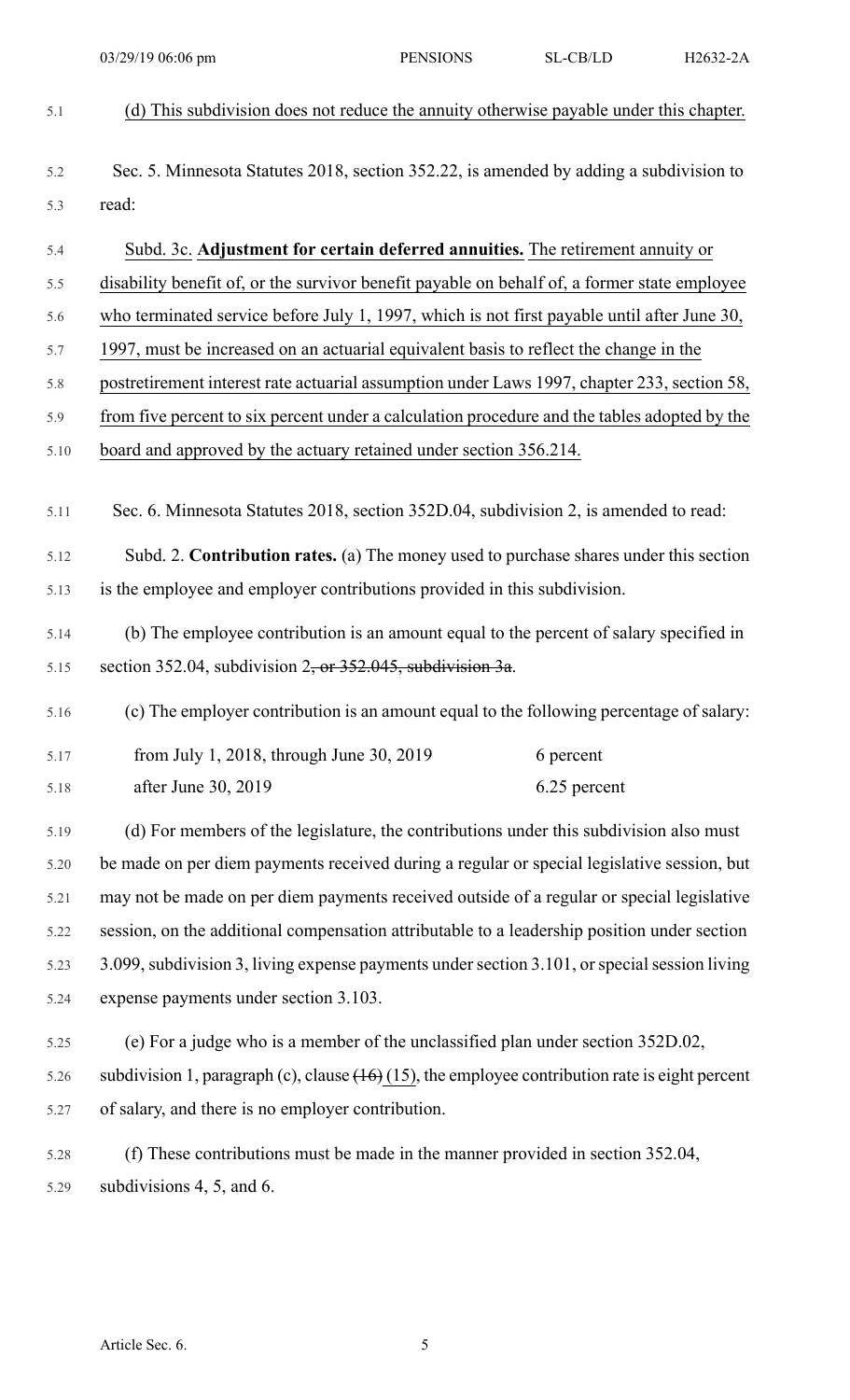6.1 Sec. 7. Minnesota Statutes 2018, section 353.01, subdivision 2b, is amended to read:

6.2 Subd. 2b. **Excluded employees.** (a) The following public employees are not eligible to 6.3 participate as members of the association with retirement coverage by the general employees 6.4 retirement plan, the local government correctional employeesretirement plan under chapter 6.5 353E, or the public employees police and fire retirement plan:

6.6 (1) persons whose annual salary from one governmental subdivision never exceeds an 6.7 amount, stipulated in writing in advance, of \$5,100 if the person is not a school district 6.8 employee or \$3,800 if the person is a school year employee. If annual compensation from 6.9 one governmental subdivision to an employee exceeds the stipulated amount in a calendar 6.10 year or a school year, whichever applies, after being stipulated in advance not to exceed the 6.11 applicable amount, the stipulation is no longer valid and contributions must be made on 6.12 behalf of the employee under section 353.27, subdivision 12, from the first month in which 6.13 the employee received salary exceeding \$425 in a month;

6.14 (2) public officers who are elected to a governing body, city mayors, or persons who 6.15 are appointed to fill a vacancy in an elected office of a governing body, whose term of office 6.16 commences on or after July 1, 2002, for the service to be rendered in that elected position;

6.17 (3) election judges and persons employed solely to administer elections;

6.18 (4) patient and inmate personnel who perform services for a governmental subdivision;

6.19 (5) except as otherwise specified in subdivision 12a, employees who are employed solely 6.20 in a temporary position as defined under subdivision 12a, and employees who resign from 6.21 a nontemporary position and accept a temporary position within 30 days of that resignation 6.22 in the same governmental subdivision;

6.23 (6) employees who are employed by reason of work emergency caused by fire, flood, 6.24 storm, or similar disaster, but if the person becomes a probationary or provisional employee 6.25 within the same pay period, other than on a temporary basis, the person is a "public 6.26 employee" retroactively to the beginning of the pay period;

6.27 (7) employees who by virtue of their employment in one governmental subdivision are 6.28 required by law to be a member of and to contribute to any of the plans or funds administered 6.29 by the Minnesota State Retirement System, the Teachers Retirement Association, or the St. 6.30 Paul Teachers Retirement Fund Association, but this exclusion must not be construed to 6.31 prevent a person from being a member of and contributing to the Public Employees 6.32 Retirement Association and also belonging to and contributing to another public pension 6.33 plan or fund for other service occurring during the same period of time, and a person who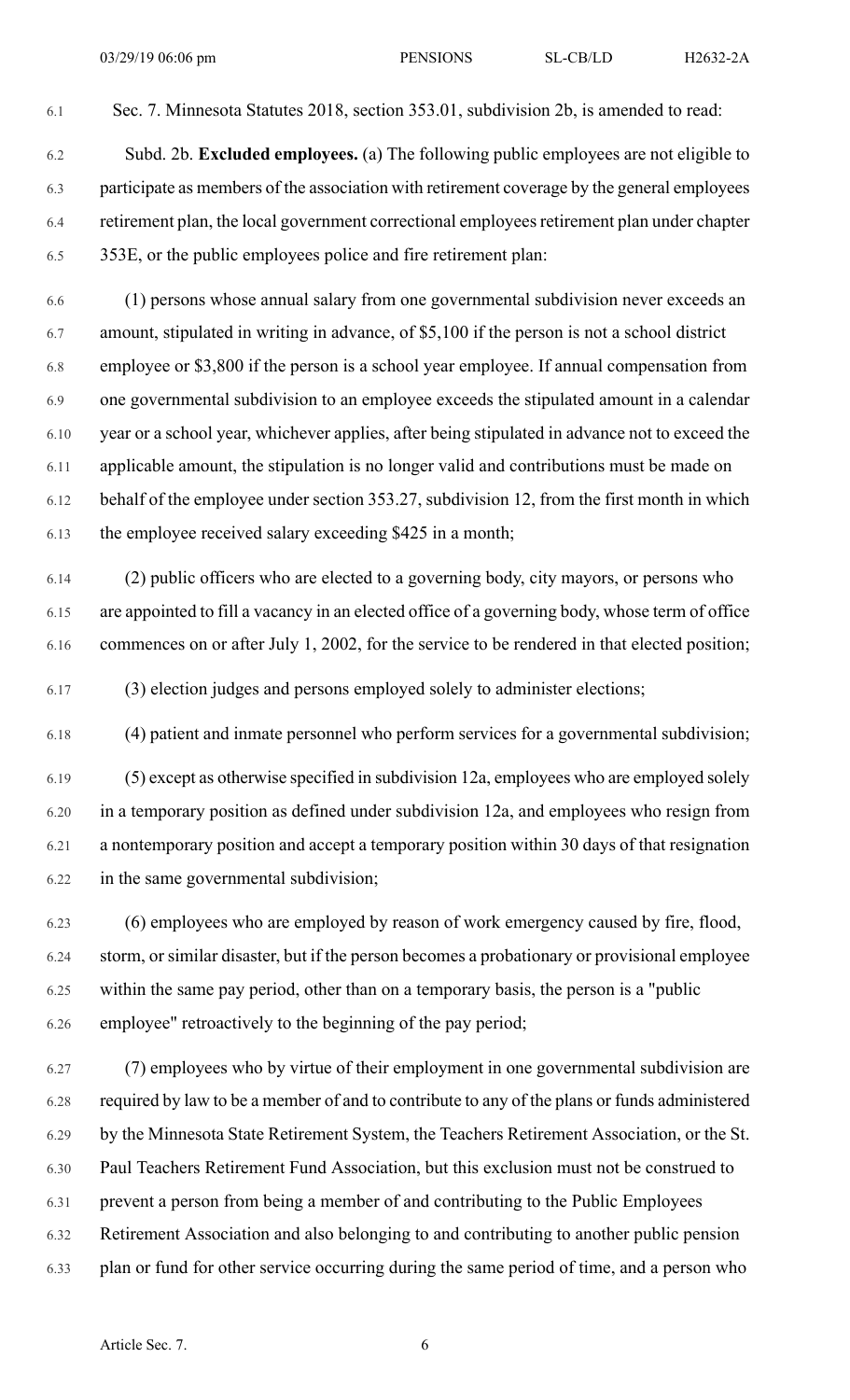7.1 meets the definition of "public employee" in subdivision 2 by virtue of other service occurring 7.2 during the same period of time becomes a member of the association unless contributions 7.3 are made to another public retirement plan on the salary based on the other service or to the 7.4 Teachers Retirement Association by a teacher as defined in section 354.05, subdivision 2; 7.5 (8) persons who are members of a religious order and are excluded from coverage under 7.6 the federal Old Age, Survivors, Disability, and Health Insurance Program for the performance 7.7 of service as specified in United States Code, title 42, section 410(a)(8)(A), as amended, if 7.8 no irrevocable election of coverage has been made under section 3121(r) of the Internal 7.9 Revenue Code of 1954, as amended;

7.10 (9) persons who are:

7.11 (i) employed by a governmental subdivision who have not reached the age of 23 and 7.12 who are enrolled on a full-time basis to attend or are attending classes on a full-time basis 7.13 at an accredited school, college, or university in an undergraduate, graduate, or 7.14 professional-technical program, or at a public or charter high school;

7.15 (ii) employed asresident physicians, medical interns, pharmacist residents, or pharmacist 7.16 interns and are serving in a degree or residency program in a public hospital or in a public 7.17 clinic; or

7.18 (iii) students who are serving for a period not to exceed five years in an internship or a 7.19 residency program that is sponsored by a governmental subdivision, including an accredited 7.20 educational institution;

7.21 (10) persons who hold a part-time adult supplementary technical college license who 7.22 render part-time teaching service in a technical college;

7.23 (11) for the first three years of employment, foreign citizens who are employed by a 7.24 governmental subdivision, other than except that the following foreign citizens are included 7.25 employees under subdivision 2a:

7.26 (i) employees of Hennepin County or Hennepin Healthcare System, Inc.,;

7.27 (ii) employees legally authorized to work in the United States for under one or more

7.28 work permits or initially issued or extended for a combined period of less than three years

- 7.29 of employment but upon extension of the work visas or more; and
- 7.30 (iii) employees otherwise required to participate under federal law;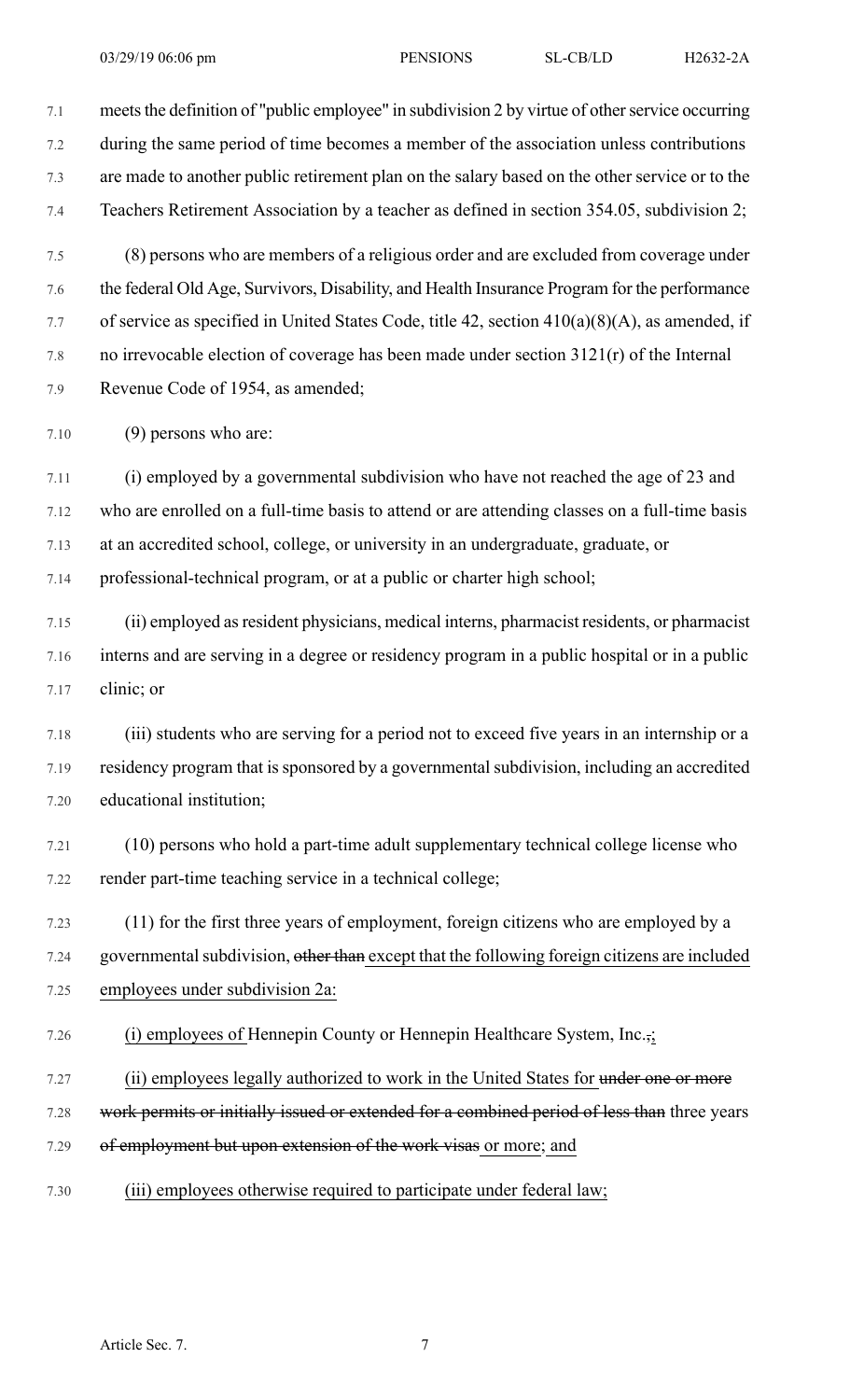8.1 (12) public hospital employees who elected not to participate as members of the 8.2 association before 1972 and who did not elect to participate from July 1, 1988, to October 8.3 1, 1988;

8.4 (13) except as provided in section 353.86, volunteer ambulance service personnel, as 8.5 defined in subdivision 35, but persons who serve as volunteer ambulance service personnel 8.6 may still qualify as public employees under subdivision 2 and may be members of the Public 8.7 Employees Retirement Association and participants in the general employees retirement 8.8 plan or the public employees police and fire plan, whichever applies, on the basis of 8.9 compensation received from public employment service other than service as volunteer 8.10 ambulance service personnel;

8.11 (14) except as provided in section 353.87, volunteer firefighters, as defined in subdivision 8.12 36, engaging in activities undertaken as part of volunteer firefighter duties, but a person 8.13 who is a volunteer firefighter may still qualify as a public employee under subdivision 2 8.14 and may be a member of the Public Employees Retirement Association and a participant 8.15 in the general employees retirement plan or the public employees police and fire plan, 8.16 whichever applies, on the basis of compensation received from public employment activities 8.17 other than those as a volunteer firefighter;

8.18 (15) pipefitters and associated trades personnel employed by Independent School District 8.19 No. 625, St. Paul, with coverage under a collective bargaining agreement by the Pipefitters 8.20 Local 455 pension plan who were either first employed after May 1, 1997, or, if first 8.21 employed before May 2, 1997, elected to be excluded under Laws 1997, chapter 241, article 8.22 2, section 12;

8.23 (16) electrical workers, plumbers, carpenters, and associated trades personnel who are 8.24 employed by Independent School District No. 625, St. Paul, or the city of St. Paul, who 8.25 have retirement coverage under a collective bargaining agreement by the Electrical Workers 8.26 Local 110 pension plan, the United Association Plumbers Local 34 pension plan, or the 8.27 pension plan applicable to Carpenters Local 322 who were either first employed after May 8.28 1, 2000, or, if first employed before May 2, 2000, elected to be excluded under Laws 2000, 8.29 chapter 461, article 7, section 5;

8.30 (17) bricklayers, allied craftworkers, cement masons, glaziers, glassworkers, painters, 8.31 allied tradesworkers, and plasterers who are employed by the city of St. Paul or Independent 8.32 School District No. 625, St. Paul, with coverage under a collective bargaining agreement 8.33 by the Bricklayers and Allied Craftworkers Local 1 pension plan, the Cement Masons Local 8.34 633 pension plan, the Glaziers and Glassworkers Local L-1324 pension plan, the Painters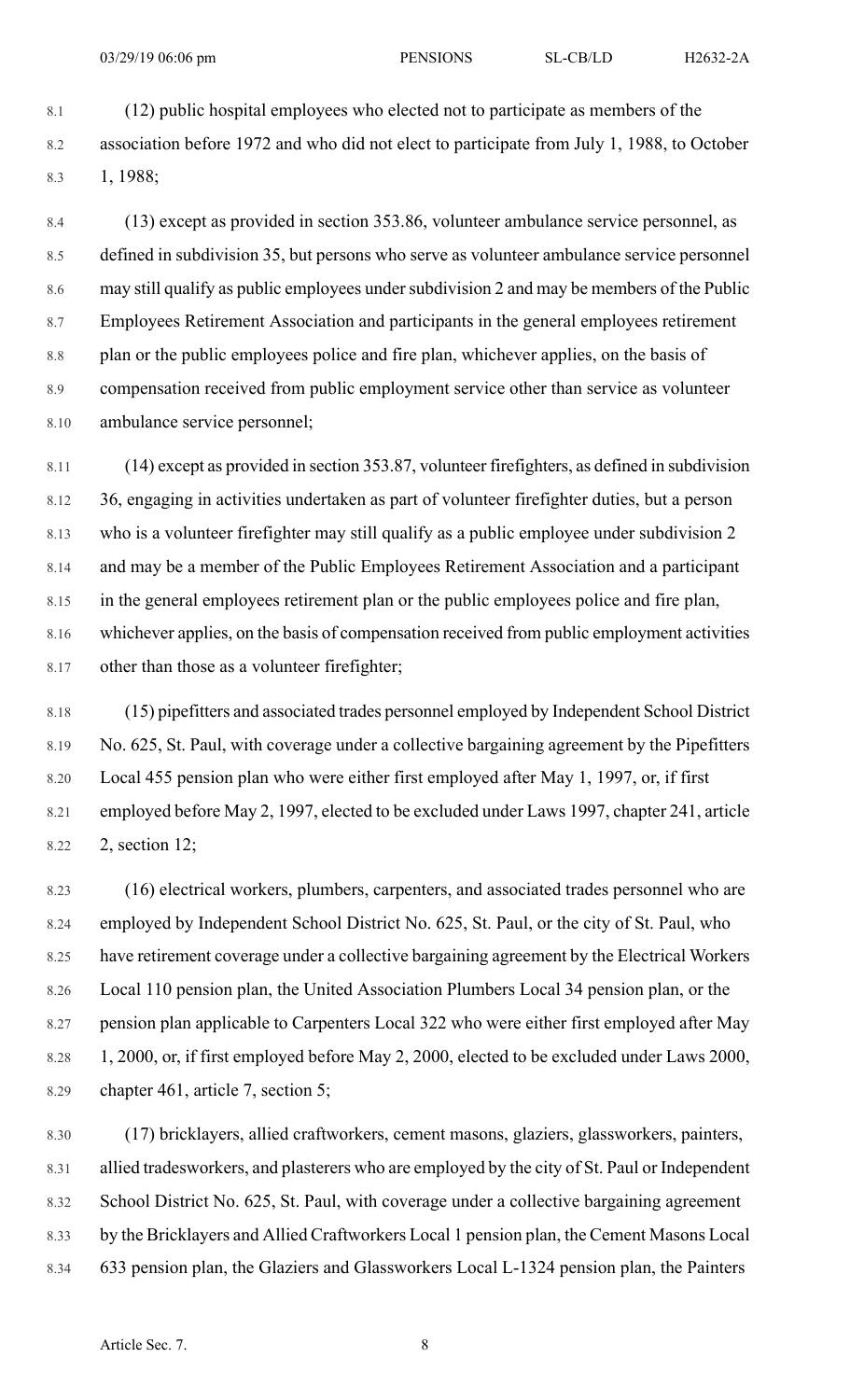9.1 and Allied Trades Local 61 pension plan, or the Twin Cities Plasterers Local 265 pension 9.2 plan who were either first employed after May 1, 2001, or if first employed before May 2, 9.3 2001, elected to be excluded under Laws 2001, First Special Session chapter 10, article 10, 9.4 section 6;

9.5 (18) plumbers who are employed by the Metropolitan Airports Commission, with 9.6 coverage under a collective bargaining agreement by the Plumbers Local 34 pension plan, 9.7 who either were first employed after May 1, 2001, or if first employed before May 2, 2001, 9.8 elected to be excluded under Laws 2001, First Special Session chapter 10, article 10, section 9.9 6;

9.10 (19) employees who are hired after June 30, 2002, solely to fill seasonal positions under 9.11 subdivision 12b which are limited in duration by the employer to 185 consecutive calendar 9.12 days or less in each year of employment with the governmental subdivision;

9.13 (20) persons who are provided supported employment or work-study positions by a 9.14 governmental subdivision and who participate in an employment or industries program 9.15 maintained for the benefit of these persons where the governmental subdivision limits the 9.16 position's duration to up to five years, including persons participating in a federal or state 9.17 subsidized on-the-job training, work experience, senior citizen, youth, or unemployment 9.18 relief program where the training or work experience is not provided as a part of, or for, 9.19 future permanent public employment;

9.20 (21) independent contractors and the employees of independent contractors;

9.21 (22) reemployed annuitants of the association during the course of that reemployment;

9.22 (23) persons appointed to serve on a board or commission of a governmental subdivision 9.23 or an instrumentality thereof;

9.24 (24) persons employed asfull-time fixed-route bus drivers by the St. Cloud Metropolitan 9.25 Transit Commission who are members of the International Brotherhood of Teamsters Local 9.26 638 and who are, by virtue of that employment, members of the International Brotherhood 9.27 of Teamsters Central States pension plan;

9.28 (25) electricians or pipefitters employed by the Minneapolis Park and Recreation Board, 9.29 with coverage under a collective bargaining agreement by the IBEW local 292, or pipefitters 9.30 local 539 pension plan, who were first employed before May 2, 2015, and who elected to 9.31 be excluded under Laws 2015, chapter 68, article 11, section 5; and

9.32 (26) laborers and associated trades personnel employed by the city of St. Paul or 9.33 Independent School District No. 625, St. Paul, who are designated as temporary employees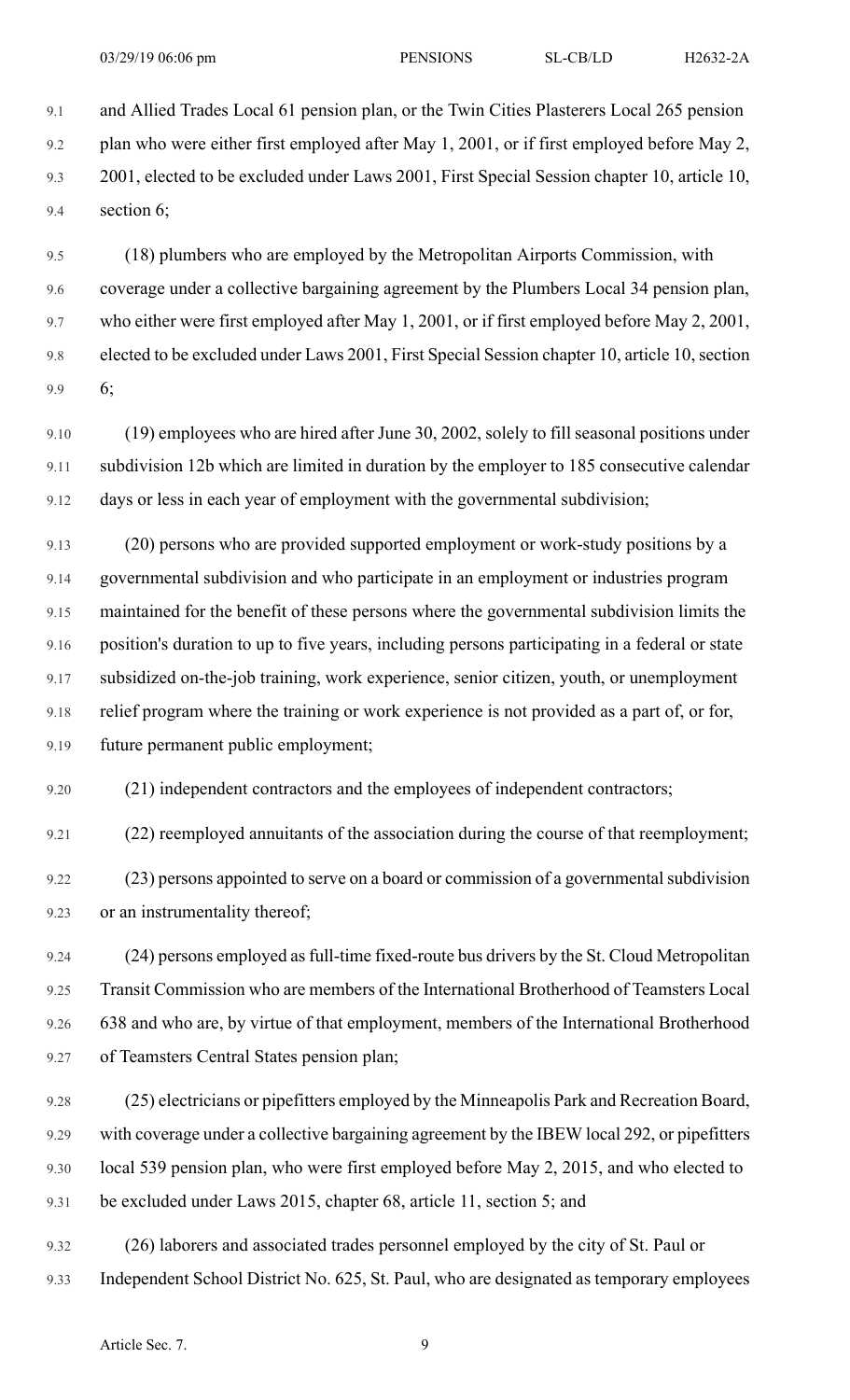10.1 under a collective bargaining agreement and have retirement coverage by the Minnesota 10.2 Laborers Pension Fund who were either first employed on or after June 1, 2018, or, if first 10.3 employed before June 1, 2018, who elected to be excluded under Laws 2018, chapter 211, 10.4 article 16, section 13.

10.5 (b) Any person performing the duties of a public officer in a position defined in 10.6 subdivision 2a, paragraph (a), clause (3), is not an independent contractor and is not an 10.7 employee of an independent contractor.

10.8 Sec. 8. Minnesota Statutes 2018, section 353.34, subdivision 2, is amended to read:

10.9 Subd. 2. **Refund with interest.** (a) Except as provided in subdivision 1, any person who 10.10 ceases to be a member is entitled to receive a refund in an amount equal to accumulated 10.11 deductions, less the sum of any disability benefits that have been paid by the fund, plus 10.12 annual compound interest to the first day of the month in which the refund is processed.

10.13 (b) Annual compound interest rates on a refund under paragraph (a) shall be as follows:

10.14 (1) six percent to June 30, 2011;

10.15 (2) four percent after June 30, 2011, to June 30, 2018; and

10.16 (3) three percent after June 30, 2018.

10.17 (c) If a person repays a refund and subsequently appliesfor another refund, the repayment 10.18 amount, including interest, is added to the fiscal year balance in which the repayment was 10.19 made.

10.20 (d) If the refund payable to a member is based on employee deductions that are 10.21 determined to be invalid under section 353.27, subdivision 7, the interest payable on the 10.22 invalid employee deductions is four three percent.

10.23 Sec. 9. Minnesota Statutes 2018, section 353E.05, is amended to read:

## 10.24 **353E.05 AUGMENTATION IN CERTAIN CASES.**

10.25 Unless prior service has been transferred or unless a combined service annuity under 10.26 section 356.30 has been elected, an employee who becomes a local government correctional 10.27 employee after being a member of the Public Employees Retirement Association or the 10.28 public employees police and fire fund is covered under section 353.71 353.34, subdivision 10.29 2 3, with respect to that prior service. An employee who becomes a member of the Public 10.30 Employees Retirement Association or the public employees police and fire plan after being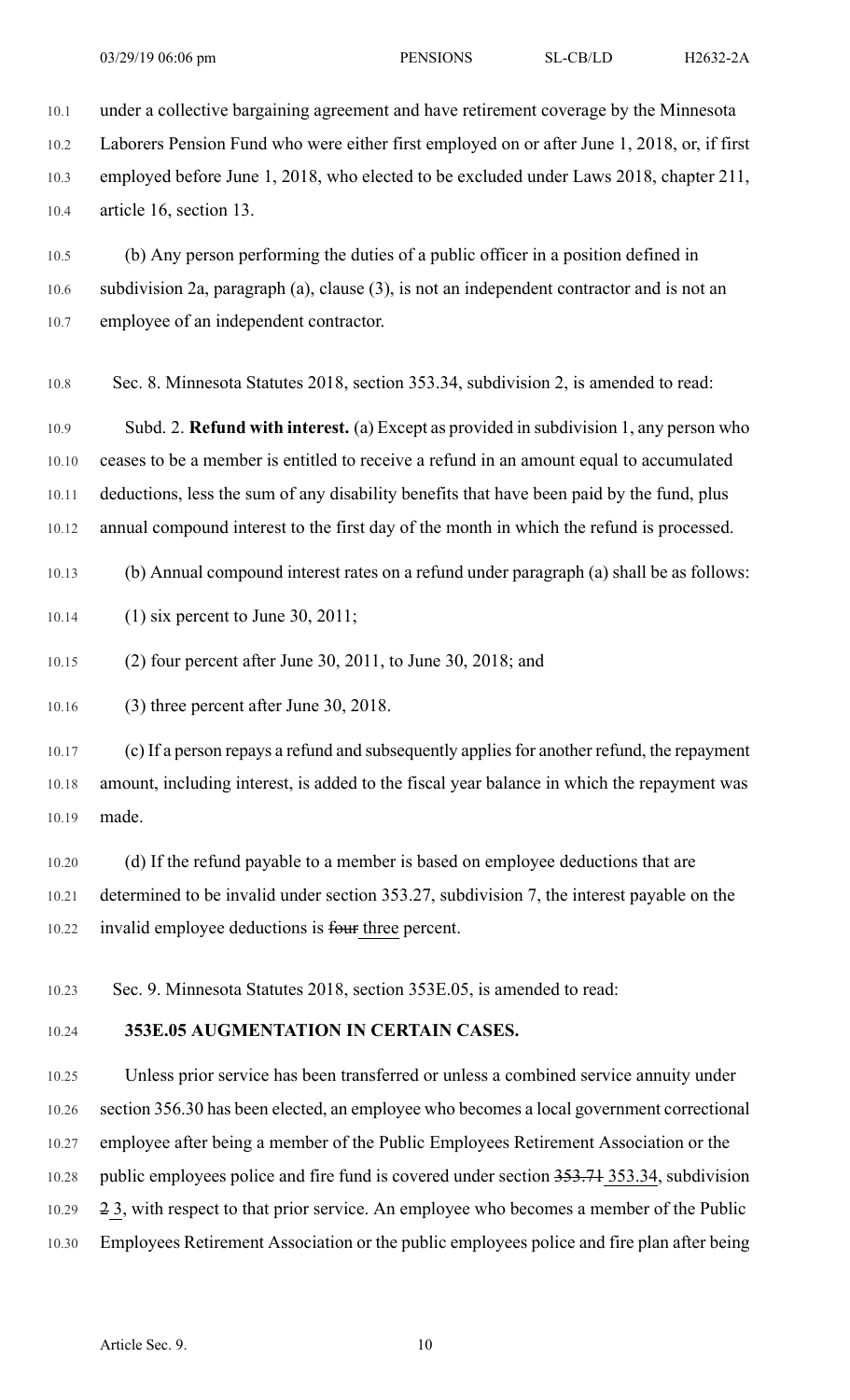11.1 a local government correctional employee is also covered under section 353.71 353.34, 11.2 subdivision 2 3, with respect to that prior service, unless calculated under section 356.30.

11.3 Sec. 10. Minnesota Statutes 2018, section 354B.23, subdivision 5, is amended to read:

11.4 Subd. 5. **Omitted member deductions.** (a) If the employing unit that employs a plan 11.5 participant fails to deduct the member contribution from the participant's salary and a period 11.6 of less than 60 days from the date on which the deduction should have been made has 11.7 elapsed, the employing unit must obtain the omitted member deduction by an additional 11.8 payroll deduction during the pay period next following the discovery of the omission.

11.9 (b) If the employing unit of a plan participant fails to deduct the member contribution 11.10 from the participant's salary and that omission continues for at least 60 days from the date 11.11 on which the deduction should have been made, the employing unit must pay the amount 11.12 representing the omitted member contribution, and the full required employer contribution, 11.13 plus compound interest at an the applicable annual rate of 8.5 percent or rates specified in 11.14 section 356.29, subdivision 4, compounded annually. The contributions and any interest 11.15 must be made within one year of the date on which the omission was discovered.

11.16 Sec. 11. Minnesota Statutes 2018, section 354C.12, subdivision 2, is amended to read:

11.17 Subd. 2. **Omitted deductions.** If the employer of personnel covered by the supplemental 11.18 retirement plan as provided in section 354C.11 failsto deduct the member basic contribution 11.19 from the covered employee's salary and a period of less than 60 days from the date on which 11.20 the deduction should have been made has elapsed, the employer must obtain the omitted 11.21 member deduction by an additional payroll deduction during the pay period next following 11.22 the discovery of the omission. If the employer fails to deduct the member basic contribution 11.23 from the covered employee's salary and that omission continues for at least 60 days from 11.24 the date on which the member basic contribution deduction should have been made, the 11.25 employer must pay the amount representing the omitted member basic contribution, and 11.26 the full required omitted employer basic contribution, plus compound interest at an the 11.27 applicable annual rate  $\theta$  6.5 percent or rates specified in section 356.29, subdivision 4, 11.28 compounded annually. The contributions must be made within one year of the date on which 11.29 the omission was discovered.

11.30 Sec. 12. Minnesota Statutes 2018, section 356.215, subdivision 11, is amended to read:

11.31 Subd. 11. **Amortization contributions.** (a) In addition to the exhibit indicating the level 11.32 normal cost, the actuarial valuation of the retirement plan must contain an exhibit for financial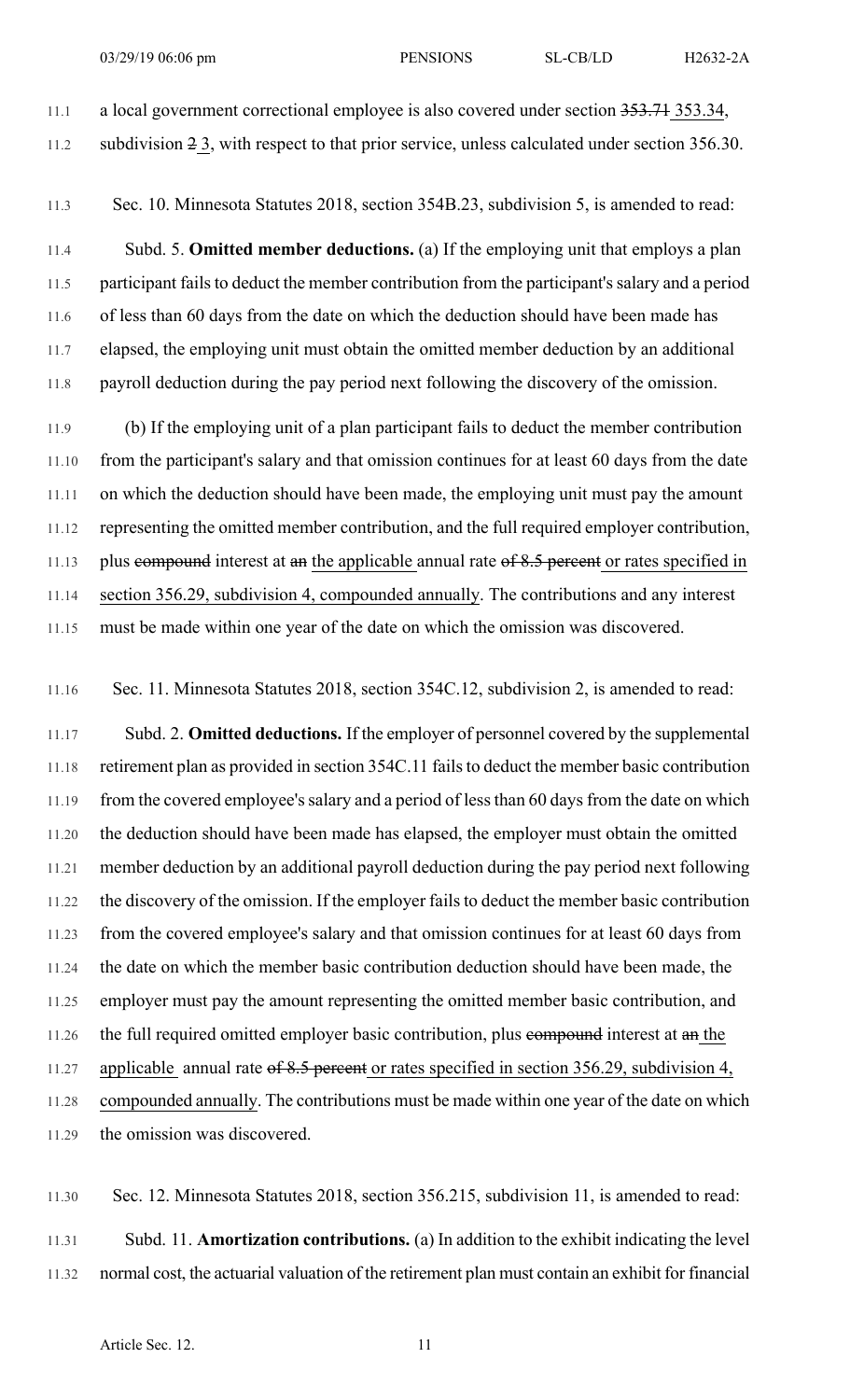12.1 reporting purposes indicating the additional annual contribution sufficient to amortize the 12.2 unfunded actuarial accrued liability and must contain an exhibit for contribution 12.3 determination purposes indicating the additional contribution sufficient to amortize the 12.4 unfunded actuarial accrued liability. For the retirement plans listed in subdivision 8, paragraph 12.5  $\leftrightarrow$  (e) (a), but excluding the legislators retirement plan, the Bloomington Fire Department 12.6 Relief Association, and the local monthly benefit volunteer firefighter relief associations, 12.7 the additional contribution must be calculated on a level percentage of covered payroll basis 12.8 by the established date for full funding in effect when the valuation is prepared, assuming 12.9 annual payroll growth at the applicable percentage rate set forth in the appendix described 12.10 in subdivision 8, paragraph  $(d)$  (c). For all other retirement plans and for the legislators 12.11 retirement plan, the additional annual contribution must be calculated on a level annual 12.12 dollar amount basis.

12.13 (b) For any retirement plan other than a retirement plan governed by paragraph (d), (e), 12.14  $(f)$ ,  $(g)$ ,  $(h)$ ,  $(i)$ ,  $o$ r $(j)$ , if there has not been a change in the actuarial assumptions used for 12.15 calculating the actuarial accrued liability of the fund, a change in the benefit plan governing 12.16 annuities and benefits payable from the fund, a change in the actuarial cost method used in 12.17 calculating the actuarial accrued liability of all or a portion of the fund, or a combination 12.18 of the three, which change or changes by itself or by themselves without inclusion of any 12.19 other items of increase or decrease produce a net increase in the unfunded actuarial accrued 12.20 liability of the fund, the established date for full funding is the first actuarial valuation date 12.21 occurring after June 1, 2020.

12.22 (c) For any retirement plan, if there has been a change in any or all of the actuarial 12.23 assumptions used for calculating the actuarial accrued liability of the fund, a change in the 12.24 benefit plan governing annuities and benefits payable from the fund, a change in the actuarial 12.25 cost method used in calculating the actuarial accrued liability of all or a portion of the fund, 12.26 or a combination of the three, and the change or changes, by itself or by themselves and 12.27 without inclusion of any other items of increase or decrease, produce a net increase in the 12.28 unfunded actuarial accrued liability in the fund, the established date for full funding must 12.29 be determined using the following procedure:

12.30 (i) the unfunded actuarial accrued liability of the fund must be determined in accordance 12.31 with the plan provisions governing annuities and retirement benefits and the actuarial 12.32 assumptions in effect before an applicable change;

12.33 (ii) the level annual dollar contribution or level percentage, whichever is applicable, 12.34 needed to amortize the unfunded actuarial accrued liability amount determined under item 12.35 (i) by the established date for full funding in effect before the change must be calculated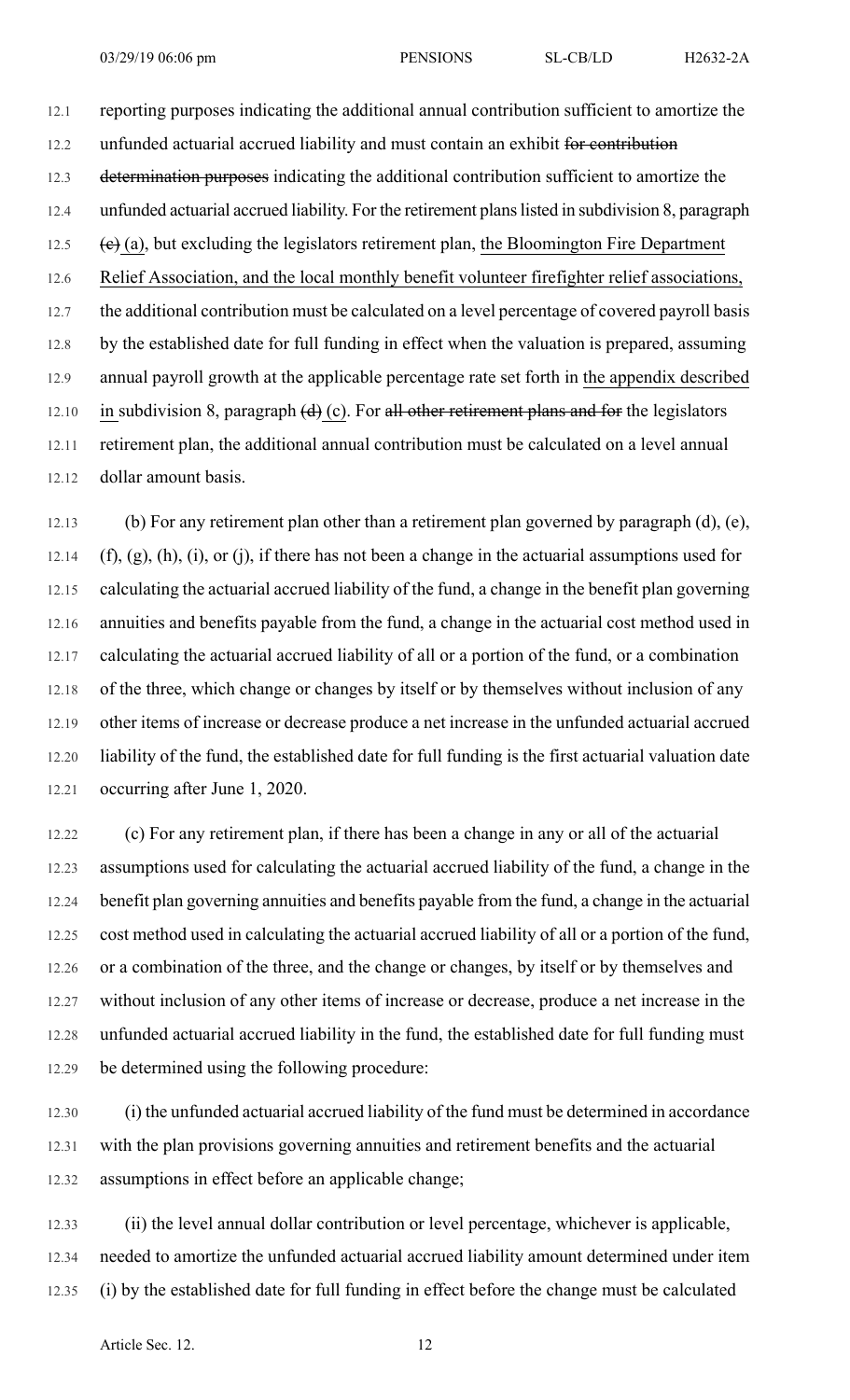13.1 using the interest investment return assumption specified in subdivision 8 in effect before 13.2 the change;

13.3 (iii) the unfunded actuarial accrued liability of the fund must be determined in accordance 13.4 with any new plan provisions governing annuities and benefits payable from the fund and 13.5 any new actuarial assumptions and the remaining plan provisions governing annuities and 13.6 benefits payable from the fund and actuarial assumptions in effect before the change;

13.7 (iv) the level annual dollar contribution or level percentage, whichever is applicable, 13.8 needed to amortize the difference between the unfunded actuarial accrued liability amount 13.9 calculated under item (i) and the unfunded actuarial accrued liability amount calculated 13.10 under item (iii) over a period of 30 years from the end of the plan year in which the applicable 13.11 change is effective must be calculated using the applicable interest investment return 13.12 assumption specified in subdivision 8 in effect after any applicable change;

13.13 (v) the level annual dollar or level percentage amortization contribution under item (iv) 13.14 must be added to the level annual dollar amortization contribution or level percentage 13.15 calculated under item (ii);

13.16 (vi) the period in which the unfunded actuarial accrued liability amount determined in 13.17 item (iii) is amortized by the total level annual dollar or level percentage amortization 13.18 contribution computed under item (v) must be calculated using the interest investment return 13.19 assumption specified in subdivision 8 in effect after any applicable change, rounded to the 13.20 nearest integral number of years, but not to exceed 30 years from the end of the plan year 13.21 in which the determination of the established date for full funding using the procedure set 13.22 forth in this clause is made and not to be less than the period of years beginning in the plan 13.23 year in which the determination of the established date for full funding using the procedure 13.24 set forth in this clause is made and ending by the date for full funding in effect before the 13.25 change; and

13.26 (vii) the period determined under item (vi) must be added to the date as of which the 13.27 actuarial valuation was prepared and the date obtained is the new established date for full 13.28 funding.

13.29 (d) For the general employees retirement plan of the Public Employees Retirement 13.30 Association, the established date for full funding is June 30, 2048.

13.31 (e) For the Teachers Retirement Association, the established date for full funding isJune 13.32 30, 2048.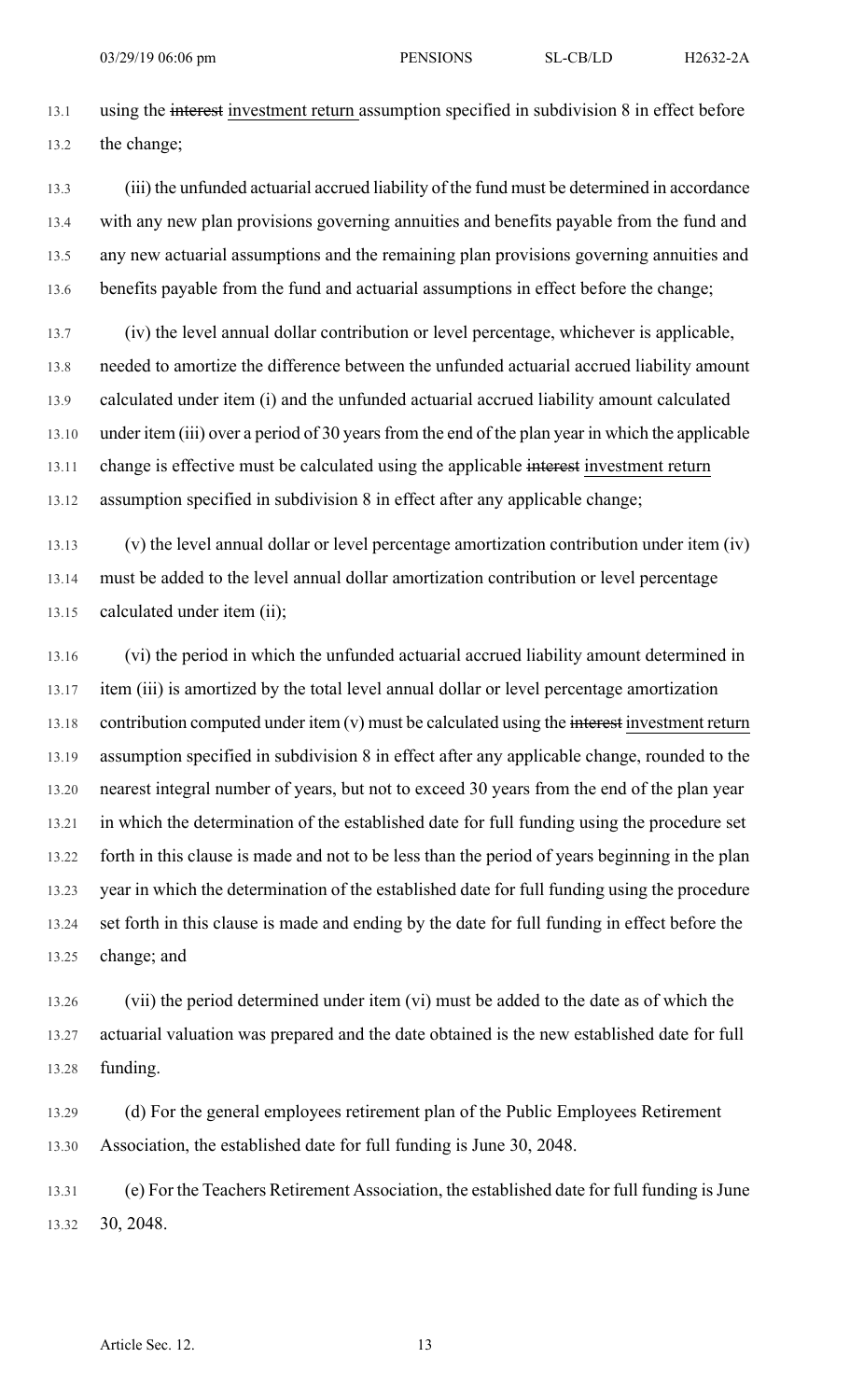14.1 (f) For the correctional state employees retirement plan and the State Patrol retirement 14.2 plan of the Minnesota State Retirement System, the established date for full funding is June 14.3 30, 2048.

14.4 (g) For the judges retirement plan, the established date for full funding is June 30, 2048.

14.5 (h) For the local government correctionalservice retirement plan and the public employees 14.6 police and fire retirement plan, the established date for full funding is June 30, 2048.

14.7 (i) For the St. Paul Teachers Retirement Fund Association, the established date for full 14.8 funding is June 30, 2048.

14.9 (j) For the general state employees retirement plan of the Minnesota State Retirement 14.10 System, the established date for full funding is June 30, 2048.

14.11 (k) For the retirement plans for which the annual actuarial valuation indicates an excess 14.12 of valuation assets over the actuarial accrued liability, the valuation assets in excess of the 14.13 actuarial accrued liability must be recognized as a reduction in the current contribution 14.14 requirements by an amount equal to the amortization of the excess expressed as a level 14.15 percentage of pay over a 30-year period beginning anew with each annual actuarial valuation 14.16 of the plan.

14.17 Sec. 13. Minnesota Statutes 2018, section 423A.02, subdivision 1, is amended to read:

14.18 Subdivision 1. **Amortization state aid.** (a) The cities of Fairmont and Minneapolis are 14.19 entitled, subject to subdivisions 2, 4, and 5, to receive amortization state aid under this 14.20 section.

14.21 (b) The total amount of amortization state aid to all entitled municipalities must not 14.22 exceed the appropriation under subdivision 3a.

14.23 (c) The amortization state aid amounts are:

| 14.24 | City        | Aid Amount  |
|-------|-------------|-------------|
| 14.25 | Fairmont    | \$24,172    |
| 14.26 | Minneapolis | \$2,728,547 |

14.27 If the amortization state aid amounts determined under this paragraph exceed the amount 14.28 appropriated for this purpose under subdivision 3a, the amortization state aid for actual 14.29 allocation must be reduced pro rata.

14.30 (d) Each municipality is eligible for an amortization state aid payment in a fiscal year 14.31 if: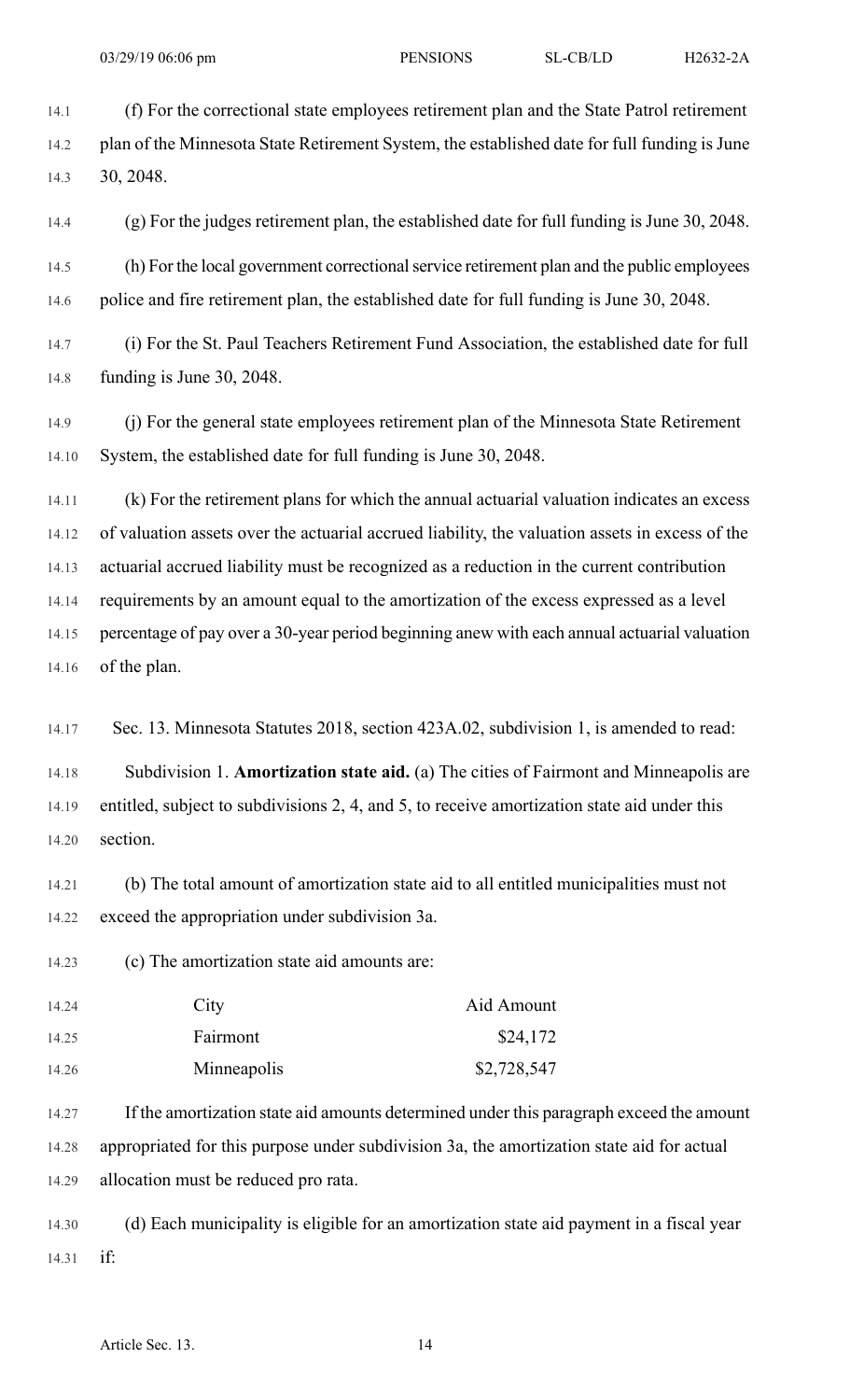15.1 (1) for Fairmont, the executive director of the Public Employees Retirement Association 15.2 certifies on or before June 30 that a municipal contribution with respect to the former 15.3 Fairmont Police Relief Association is payable in the upcoming fiscal year under section 15.4 353.665, subdivision 8, paragraph (c); and

15.5 (2) for Minneapolis, the executive director of the Public Employees Retirement 15.6 Association certifies on or before June 30 that an additional employer contribution with 15.7 respect to either the former Minneapolis Firefighters Relief Association or the former 15.8 Minneapolis Police Relief Association is payable in the upcoming fiscal year under section 15.9 353.665, subdivision 8, paragraph (b) 8a.

15.10 Payment of amortization state aid to municipalities must be made to the municipalities 15.11 involved in three equal installments on July 15, September 15, and November 15 annually. 15.12 Upon receipt of amortization state aid, the municipal treasurer shall transmit the aid amount 15.13 to the custodian of the local trust fund or to the executive director of the public employees 15.14 police and fire retirement fund, whichever applies, for immediate deposit.

15.15 (e) The commissioner of revenue shall administer the amortization state aid program. 15.16 The commissioner shall prescribe and periodically revise, as necessary, the required content 15.17 of the certifications for amortization state aid.

15.18 Sec. 14. Minnesota Statutes 2018, section 423A.02, subdivision 1b, is amended to read:

15.19 Subd. 1b. **Additional amortization state aid.** (a) Annually, the commissioner shall 15.20 allocate the additional amortization state aid, if any, including any state aid in excess of the 15.21 limitation in subdivision 4, on the following basis:

15.22 (1) 47.1 percent to the city of Minneapolis to defray the employer costs associated with 15.23 police and firefighter retirement coverage;

15.24 (2) 25.8 percent as additional funding to support the minimum fire state aid for volunteer 15.25 firefighter relief associations under section 69.021, subdivision 7, paragraph (d);

15.26 (3) 12.9 percent to the city of Duluth to defray employer costs associated with police 15.27 and firefighter retirement coverage;

15.28 (4) 12.9 percent to the St. Paul Teachers Retirement Fund Association if the investment 15.29 performance requirement of paragraph (c) is met; and

15.30 (5) 1.3 percent to the city of Virginia to defray the employer contribution under section 15.31 353.665, subdivision 8, paragraph (d).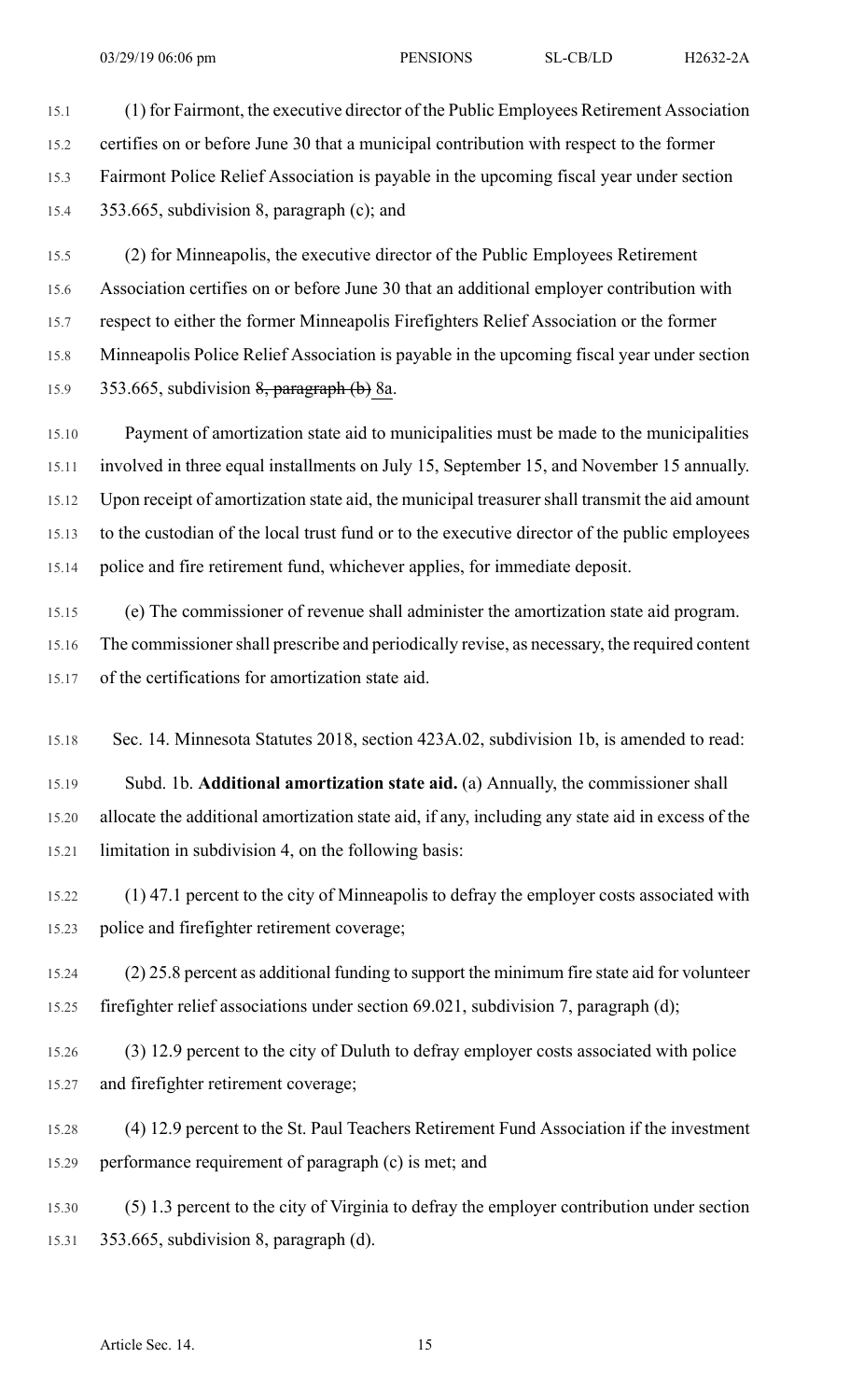16.1 If there is no additional employer contribution under section 353.665, subdivision  $\frac{8}{2}$ , 16.2 paragraph (b) 8a, certified under subdivision 1, paragraph (d), clause (2), with respect to 16.3 the former Minneapolis Police Relief Association and the former Minneapolis Fire 16.4 Department Relief Association, the commissioner shall allocate that 47.1 percent of the aid 16.5 as follows: 49 percent to the Teachers Retirement Association, 21 percent to the St. Paul 16.6 Teachers Retirement Fund Association, and 30 percent as additional funding to support 16.7 minimum fire state aid for volunteer firefighter relief associations under section 69.021, 16.8 subdivision 7, paragraph (d). If there is no employer contribution by the city of Virginia 16.9 under section 353.665, subdivision 8, paragraph (d), for the former Virginia Fire Department 16.10 Relief Association certified on or before June 30 by the executive director of the Public 16.11 Employees Retirement Association, the commissioner shall allocate that 1.3 percent of the 16.12 aid as follows: 49 percent to the Teachers Retirement Association, 21 percent to the St. Paul 16.13 Teachers Retirement Fund Association, and 30 percent as additional funding to support 16.14 minimum fire state aid for volunteer firefighter relief associations under section 69.021, 16.15 subdivision 7, paragraph (d).

16.16 (b) The allocation must be made by the commissioner of revenue on October 1 annually.

16.17 (c) With respect to the St. Paul Teachers Retirement Fund Association, annually, if the 16.18 teacher's association five-year average time-weighted rate of investment return does not 16.19 equal or exceed the performance of a composite portfolio assumed passively managed 16.20 (indexed) invested ten percent in cash equivalents, 60 percent in bonds and similar debt 16.21 securities, and 30 percent in domestic stock calculated using the formula under section 16.22 11A.04, clause (11), the aid allocation to the retirement fund under this section ceases until 16.23 the five-year annual rate of investment return equals or exceeds the performance of that 16.24 composite portfolio.

16.25 (d) The amounts required under this subdivision are the amounts annually appropriated 16.26 to the commissioner of revenue under section 69.021, subdivision 11, paragraph (d), if any, 16.27 and the aid amounts in excess of the limitation in subdivision 4.

16.28 Sec. 15. Minnesota Statutes 2018, section 423A.02, subdivision 2, is amended to read:

16.29 Subd. 2. **Continued eligibility.** A municipality that received amortization aid in 2011 16.30 and is required to make a municipal contribution under section 353.665, subdivision 8, 16.31 paragraph  $(\theta)$ , (c), or (d), or subdivision 8a, whichever applies, continues to qualify for 16.32 amortization state aid for the duration of the applicable municipal contribution.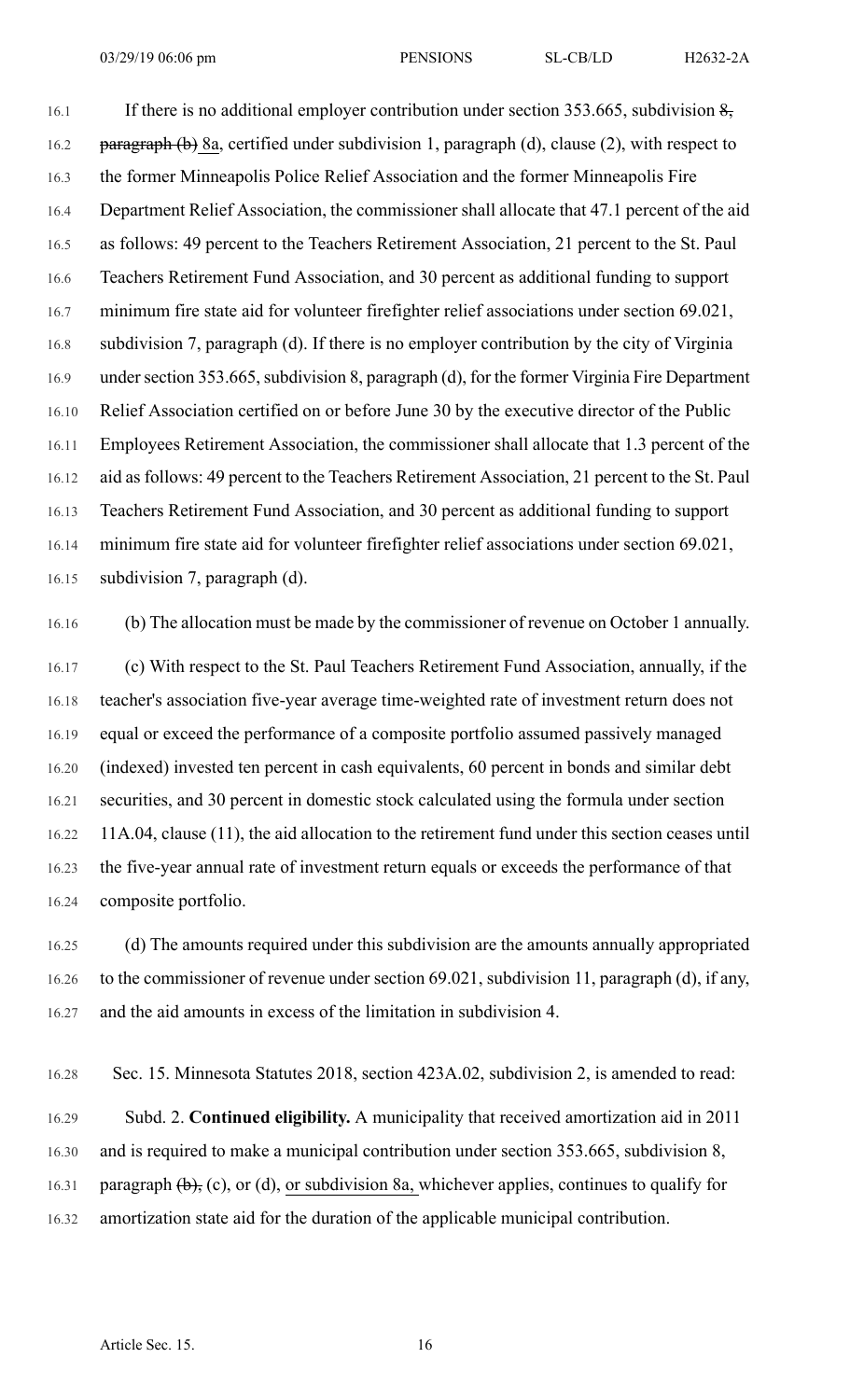17.1 Sec. 16. Minnesota Statutes 2018, section 423A.02, subdivision 4, is amended to read:

17.2 Subd. 4. **Limit on certain total aid amounts.** (a) The total of amortization aid and 17.3 additional amortization aid under this section payable to a municipality to which section 17.4 353.665, subdivision 8, paragraph  $(\theta)$ , (c), or (d), or subdivision 8a, applies, may not exceed 17.5 the amount of the additional municipal contribution payable by an individual municipality 17.6 under section 353.665, subdivision 8, paragraph  $(\theta)$ , (c), or (d), or subdivision 8a.

17.7 (b) Any aid amount in excess of the limit under this subdivision for an individual 17.8 municipality must be redistributed to the other municipalities to which section 353.665, 17.9 subdivision 8, paragraph  $(\theta)$ , (c), or (d), or subdivision 8a, applies. The excess aid must be 17.10 distributed in proportion to each municipality's additional municipal contribution under 17.11 section 353.665, subdivision 8, paragraph  $(\theta)$ , (c), or (d), or subdivision 8a.

17.12 (c) When the total aid for each municipality under this section equals the limit under 17.13 paragraph (a), any aid in excess of the limit must be redistributed under subdivision 1b.

## 17.14 Sec. 17. **REVISOR'S INSTRUCTION.**

17.15 (a) In the applicable provisions of Minnesota Statutes 2018 and subsequent editions of 17.16 Minnesota Statutes, the revisor of statutes shall replace references to "preretirement or 17.17 postretirement interest rate" with references to "investment return". The applicable provisions 17.18 of Minnesota Statutes are sections 3A.01, subdivision 1a; 352.01, subdivision 12; 353.01, 17.19 subdivision 14; 354.05, subdivision 7; and 490.121, subdivision 2a.

17.20 (b) In the applicable provisions of Minnesota Statutes 2018 and subsequent editions of 17.21 Minnesota Statutes, the revisor of statutes shall replace references to "postretirement or

17.22 preretirement interest rate" with references to "investment return". The applicable provision

17.23 of Minnesota Statutes is section 353.665, subdivision 8.

17.24 (c) In the applicable provisions of Minnesota Statutes 2018 and subsequent editions of 17.25 Minnesota Statutes, the revisor of statutes shall replace references to "postretirement interest" 17.26 rate" with referencesto "investment return". The applicable provisions of Minnesota Statutes 17.27 are sections 3A.01, subdivision 1a; 3A.02, subdivision 1; 352.01, subdivision 12; 352.22, 17.28 subdivision 3a; 352B.08, subdivision 3; 353.01, subdivision 14; 353.30, subdivision 3; 17.29 353.34, subdivision 3; 354.05, subdivision 7; 354.44, subdivision 2; 354.45, subdivision 2; 17.30 354.55, subdivision 11; 490.121, subdivision 2a; and 490.124, subdivision 5. 17.31 (d) In the applicable provisions of Minnesota Statutes 2018 and subsequent editions of

17.32 Minnesota Statutes, the revisor of statutes shall replace references to "preretirement interest

17.33 rate" with references to "investment return". The applicable provisions of Minnesota Statutes